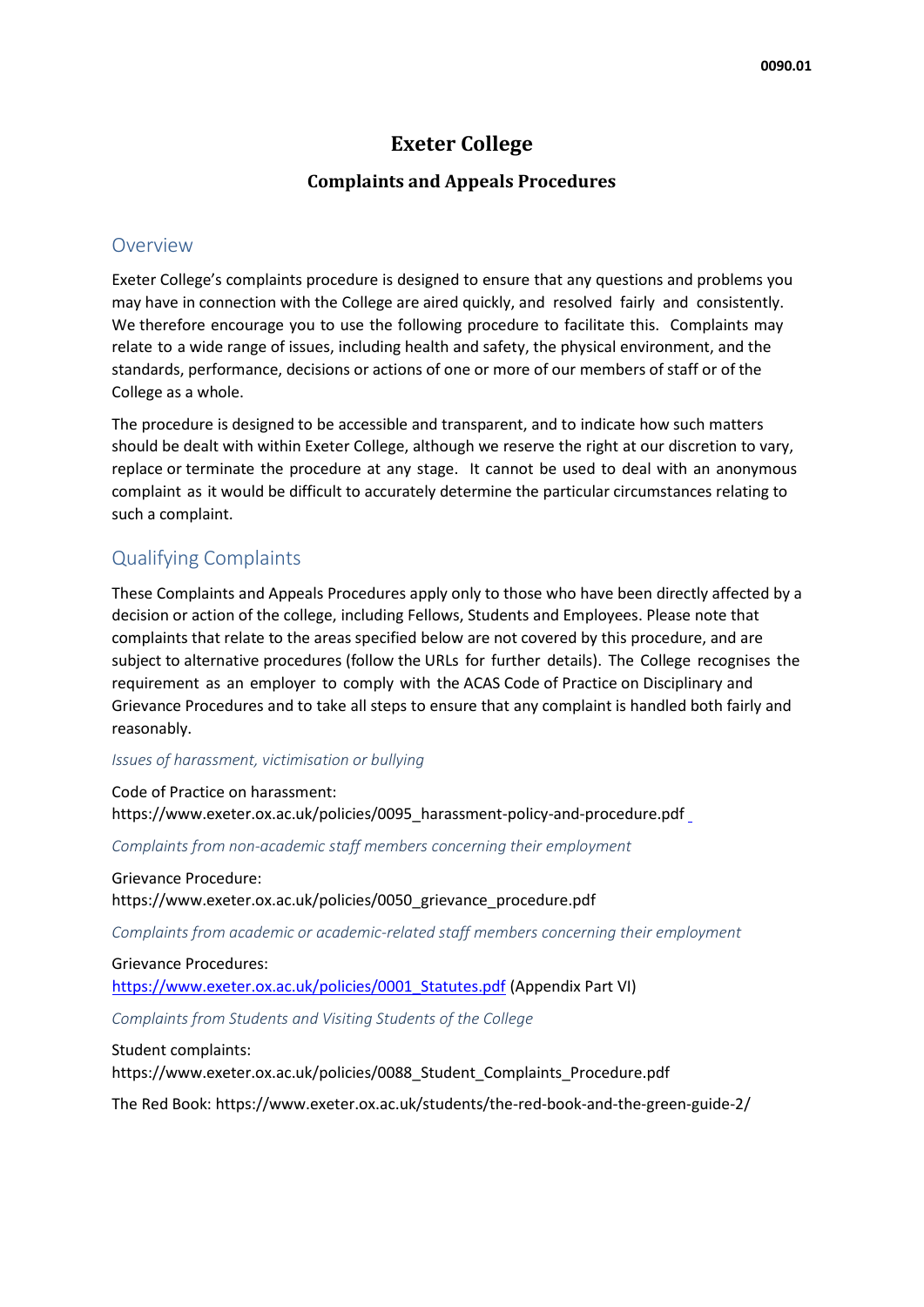#### *Feedback on admissions decisions*

[https://www.ox.ac.uk/admissions/undergraduate/applying-to-oxford/decisions/complaints-and](https://www.ox.ac.uk/admissions/undergraduate/applying-to-oxford/decisions/complaints-and-appeals)[appeals](https://www.ox.ac.uk/admissions/undergraduate/applying-to-oxford/decisions/complaints-and-appeals)

*Fundraising complaints* 

<https://www.exeter.ox.ac.uk/fundraising-complaints-procedure/>

## Stages of the Procedure

The complaints procedure enables you to raise and settle any complaint you may have as quickly and as near to the point of origin as possible.

Stage One: Discuss your complaint with the person most relevant to the situation

Many issues will, and indeed should, be resolved informally. This may be done by contacting the member of staff with whom you were originally in contact, or another person who is immediately concerned with the complaint that has arisen.

If an informal approach does not result in the required resolution, you should follow the procedure set out below.

Stage Two: Send a written complaint to the College

Your letter should be dated and should state that you are raising a written complaint under our complaints procedure. It should be addressed to the Head of the Department relating to the issue you are raising and copied to the College Secretary. We will respond to your complaint as soon as is reasonably practicable, and usually within four weeks. It may take longer in certain circumstances. The written complaint will typically be considered by the Department concerned and the response will be from the Head of that Department. If the College considers that the complaint merits further investigation, we will refer the complaint to Stage Three of the Procedure.

Anonymous complaints will not normally be investigated.

#### Stage Three: Investigation

If a complaint is deemed by the College to merit further investigation, we will communicate this to you. The investigating officer or panel may determine its own procedure. The result of the investigation will be communicated to you in writing, including notice of any further action such as disciplinary procedures or training, within six weeks. The outcome of the investigation may be to uphold or reject the complaint in whole or in part. If the complaint is upheld in whole or in part, the panel may recommend appropriate action to resolve the complaint, and/or changes to College policy and procedure to prevent similar issues in future.

#### Stage Four: Appeals Procedure

Failing satisfactory resolution at Stages Two or Three, you may appeal to the Rector. You should do this in writing, within four weeks of receiving the outcome of Stages Two or Three, in writing to the College Secretary, stating your original complaint and your reasons for requesting the appeal.

The Rector may delegate consideration of the appeal to a Fellow or panel of Fellows. The Rector, Fellow or Panel may meet with you as soon as is reasonably practicable to discuss your complaint. They will attempt to resolve the matter to the satisfaction of both you and the College. Whatever decision is taken by them will be final and will be confirmed to you in writing usually within four weeks of your request for the appeal. Any request for an appeal should be received within four weeks of receiving the result of the relevant stage of the Procedure.